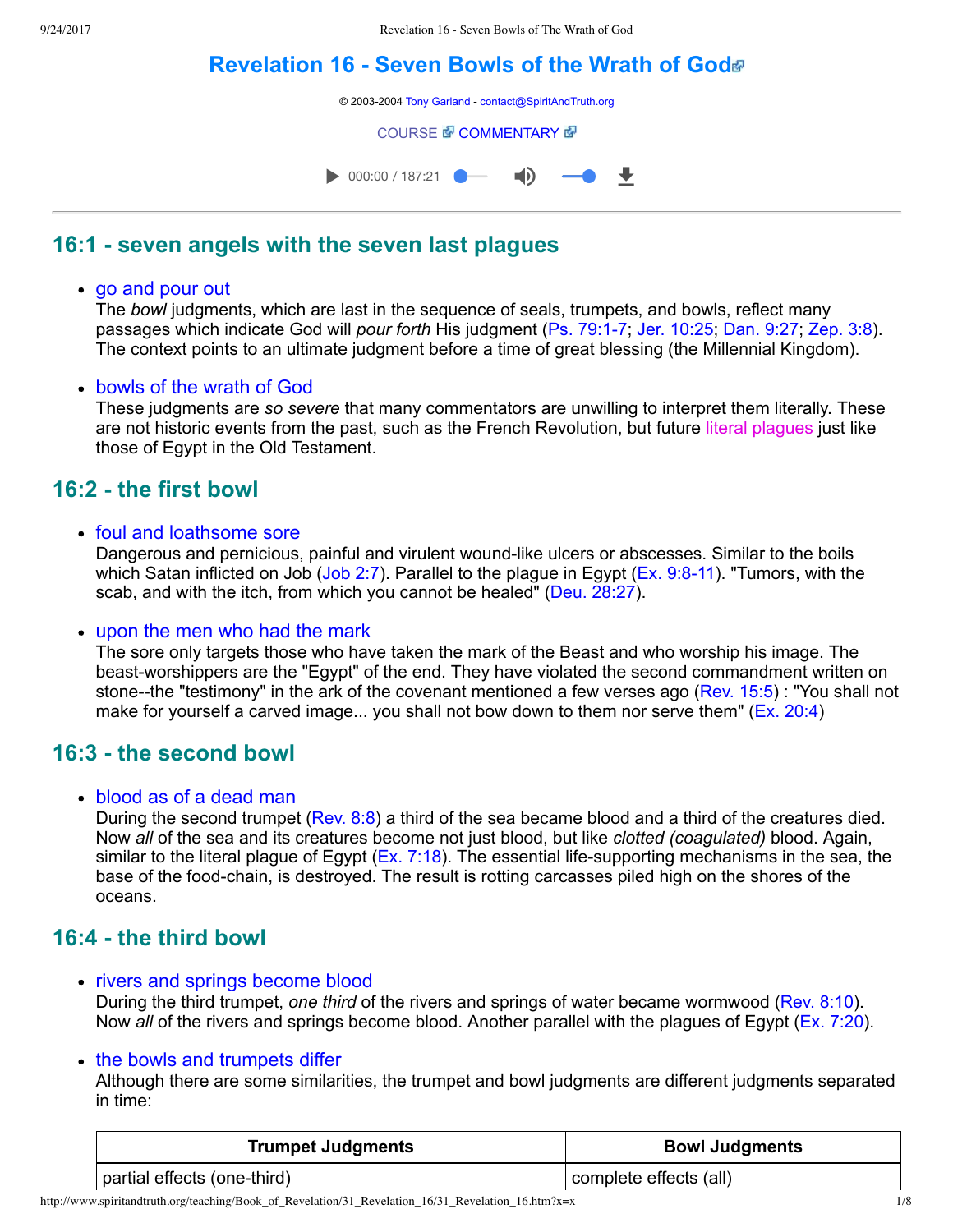| recipients are to repent                                       | recipients are already doomed (Rev.<br>14:9 |
|----------------------------------------------------------------|---------------------------------------------|
| men are indirectly affected                                    | men are the direct target                   |
| the temple remains open (Rev. 7:15, 11:19, 14:15, 17,<br>15:6) | the temple is closed (Rev. 15:18)           |
| no indication of completion                                    | "It is done!" (Rev. $16:17$ )               |

## **16:5 You are righteous O Lord**

You are righteous... because You have judged

God is the perfect balance between mercy, grace, and judgment. He is *perfectly righteous.* His mercy and grace holds off judgment. His truth and righteousness make judgment inevitable . "The LORD is righteous in all His ways, gracious in all His works" ([Ps. 145:17](http://www.spiritandtruth.org/bibles/nasb/b19c145.htm#Ps._C145V17)). "Righteous are You, O LORD, and upright are Your judgments" [\(Ps. 119:137](http://www.spiritandtruth.org/bibles/nasb/b19c119.htm#Ps._C119V137)).

who is and who was and who is to be

Literally, " the one who is and the *he was,* and the one to be. " A Hebraism, similar to Revelation [1:4](http://www.spiritandtruth.org/bibles/nasb/b66c001.htm#Rev._C1V4). The emphasis here is on His eternality. Only the *Textus Receptus* has "the one to be." Other manuscripts have "the holy."

### **16:67 blood to drink**

• shed the blood of saints and prophets

The Harlot sits on *peoples, multitudes, nations, and tongues* ([Rev. 17:15](http://www.spiritandtruth.org/bibles/nasb/b66c017.htm#Rev._C17V15)) and she is *drunk with the bood of the saints and with the blood of the martyrs of Jesus* [\(Rev. 17:6](http://www.spiritandtruth.org/bibles/nasb/b66c017.htm#Rev._C17V6)). Israel shed the blood of her prophets [\(Mat. 21:35](http://www.spiritandtruth.org/bibles/nasb/b40c021.htm#Mat._C21V35); [23:35;](http://www.spiritandtruth.org/bibles/nasb/b40c023.htm#Mat._C23V35) Luke 11:49-53). 1900 years later, blood is still being shed. It is said more Christians have died in our own century than in any previous century.

• you have given them blood to drink

God's retributive judgment is in kind. For spilling blood, they will drink blood. *I will feed those who* [oppress you with their own flesh, and they shall be drunk with their own blood as with sweet wine](http://www.spiritandtruth.org/bibles/nasb/b23c049.htm#Isa._C49V26) (Isa. 49:26).

### **16:8 the fourth bowl**

- poured out his bowl on the sun In the fourth trumpet judgment *one third* of the sun was struck (along with the moon and stars).
- to scorch men with fire

 "Scorch" is *kaumati'sai* meaning "to be burned or scorched, of plants withering in heat." The sun, an object of worship throughout history, will now be the source of a curse. That which they have trusted in (the earth) and worshiped (the sun) are now sources of punishment.

## **16:9 they blasphemed God**

• men were scorched with great heat

Numerous passages in the Old Testament speak of men being *burned up* and are thought to be figurative. It appears that not all aspects of such judgment passages are figurative--some are indeed literal descriptions of the time of the end  $(Isa. 24:1-13; Mal. 4:1)$  $(Isa. 24:1-13; Mal. 4:1)$ .

• they blasphemed the name of God... they did not repent

We know they will not repent because they have taken the mark and are already doomed (Rev. 14:9-11). In the foreknowledge of God they were never written in the Book of Life. They follow in the pattern of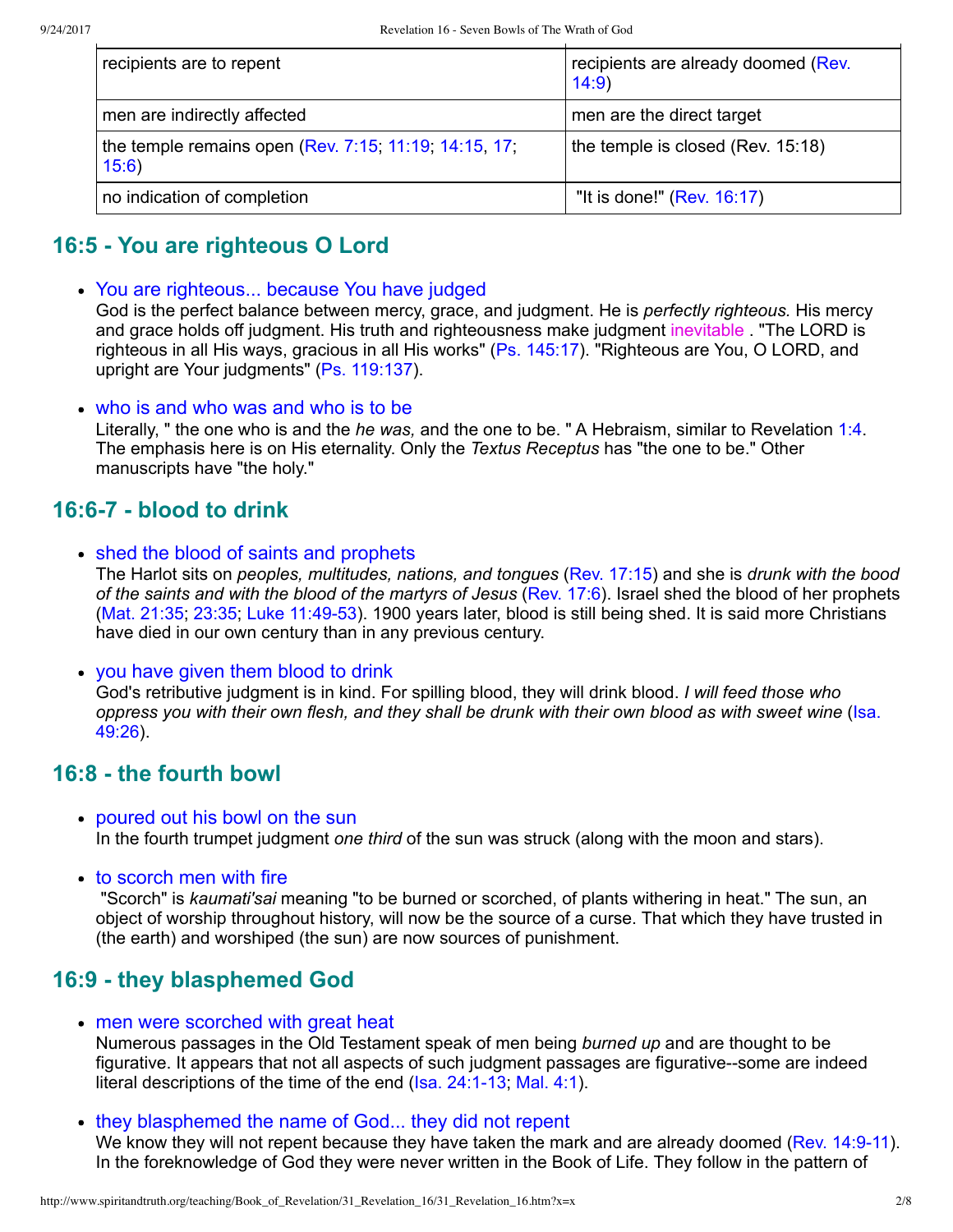#### 9/24/2017 Revelation 16 - Seven Bowls of The Wrath of God

Jezebel on the church at Thyatira ([Rev. 2:21](http://www.spiritandtruth.org/bibles/nasb/b66c002.htm#Rev._C2V21)) and will not repent (Rev. 9:20-21). Like Pharaoh, these continue to harden their hearts  $(Ex. 8:15, 9:34-35)$ .

### **16:1011 the fifth bowl**

#### • on the throne of the beast

May only affect the *leadership* of his kingdom. Or perhaps all those who have the mark--although these were identified differently in the first bowl.

• his kingdom became full of darkness Like the plague which struck the land of Egypt  $(Ex. 10:21-23)$ .

#### • they gnawed their tongues

This may indicate their frenzy at being unable to respond. Their suffering is intense and cumulative. "Their tongues have spoken blasphemies, and they themselves thus punish them."

#### • they blasphemed God

Their swollen tongues continue to agitate against God. They are completely unable to repent. Being guilty of *blasphemy,* God will soon *stone them* [Rev. 16:21.](http://www.spiritandtruth.org/bibles/nasb/b66c016.htm#Rev._C16V21)

### **16:12 the sixth bowl**

#### • the Euphrates River dried up

At the sixth trumpet, four angels bound at the Euphrates were released and a demonic invasion resulted. This sixth bowl is a *separate unrelated event* from the sixth trumpet. The demonic horsemen attack all mankind. These kings are part of a specific military campaign. Mention of the *Euphrates* indicates specific geographic movements and implies a literal city of Babylon on its banks. Men will cross over the Euphrates "dry-shod" (Isa. 11:12-16 cf. Zec. 10:8-12).

• kings from the east

Literally, *from the rising of the sun.* All this denotes is *eastward* of the Euphrates. "East" is relative to the Promised Land, not necessarily our concept of "East" (China, the Orient). This is a separate event from the *two myriads of myriads* of demonic horsemen at the sixth trumpet.

### **16:13 three unclean spirits**

#### • three unclean spirits like frogs

These are demons (see next verse). According to the Law of Moses, frogs are "unclean," being aquatic and lacking scales and fins (Lev. 11:9-12; Deu. 14:9-10). These also recall the plague of frogs in Egypt (Ex. 8:2-13).

• out of the mouth of the dragon... beast... false prophet

The unclean spirits *empower, influence, and promulgate* the message which the "antitrinity" speak. Their propaganda is not just persuasive and perceptive, it is *demonically empowered!*

### **16:14 to the kings of the earth**

spirits of demons

These are among the angels which fell from heaven with Satan ([Rev. 12:4\)](http://www.spiritandtruth.org/bibles/nasb/b66c012.htm#Rev._C12V4). In the sovereignty and mystery of God, these demons gather the kings according to *God's purposes and timetable.* God has used unclean spirits throughout history (e.g., 1S. 16:14, [2K. 19:7;](http://www.spiritandtruth.org/bibles/nasb/b12c019.htm#2K._C19V7) 1K. 22:10-23). Paul informs us that "God will send them strong delusion, that they should believe the lie" [\(2Th. 2:11\)](http://www.spiritandtruth.org/bibles/nasb/b53c002.htm#2Th._C2V11).

#### • performing signs

[This is part of the "unrighteous deception among those who perish" which Paul wrote about \(2Th. 2:9](http://www.spiritandtruth.org/bibles/nasb/b53c002.htm#2Th._C2V9) 10). Signs themselves are no reliable indicator of their source. See our discussion on deceptive signs in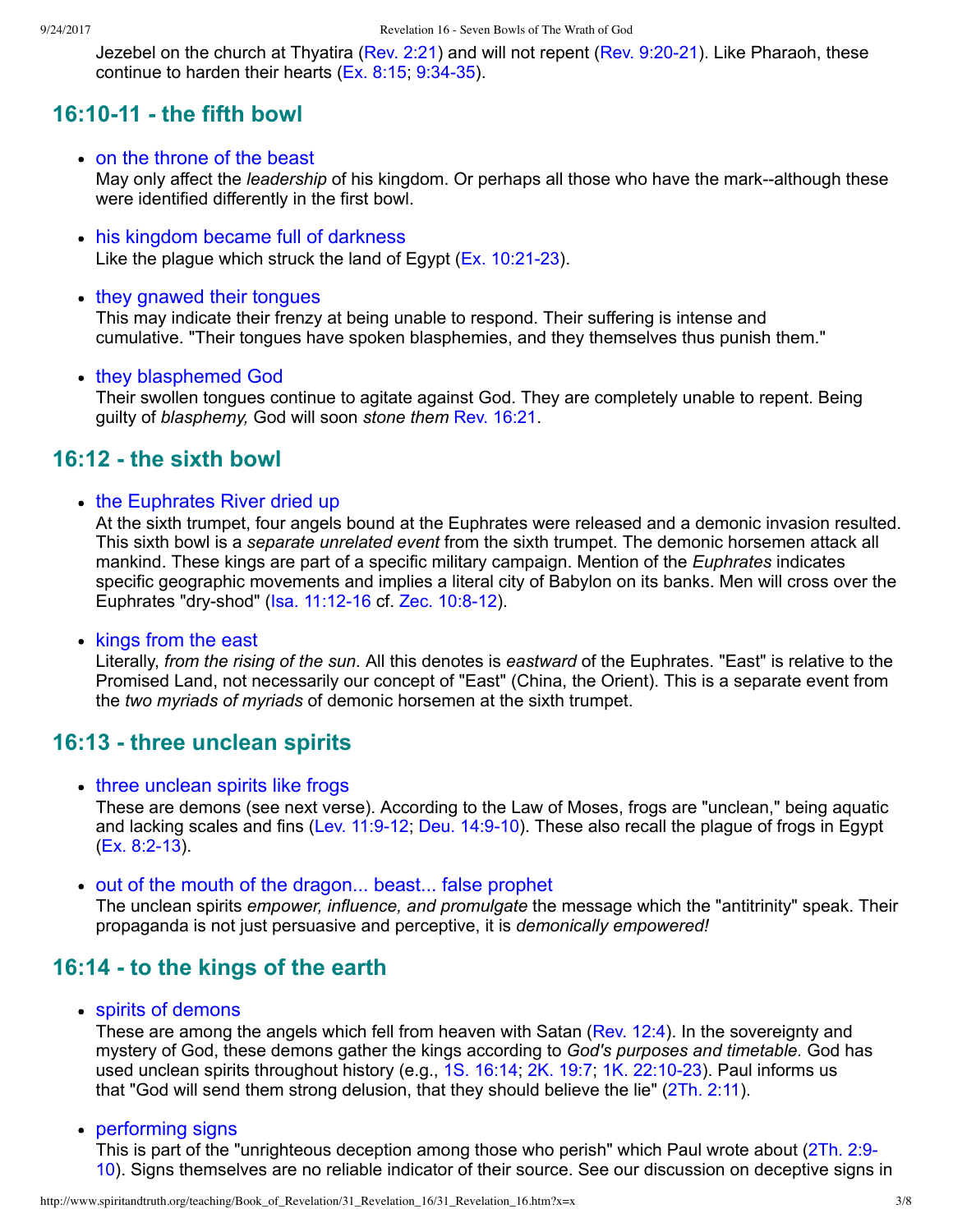the class on [Revelation 13.](http://www.spiritandtruth.org/teaching/Book_of_Revelation/28_Revelation_13/index.htm) The deception is so powerful that no amount of sophistry, education, power, or wisdom will prove adequate to resist. Only regeneration by the Spirit will be sufficient to resist.

#### to the kings of the earth and of the whole world

 "Earth" is *oikoume'nes,* the inhabited world. This includes the ten kings who are allied with the Beast and go to war against the Lamb (Rev. 17:12-14). Like Gog in Ezekiel [38](http://www.spiritandtruth.org/bibles/nasb/b26c038.htm#Eze._C38V1) and [39](http://www.spiritandtruth.org/bibles/nasb/b26c039.htm#Eze._C39V1), God draws the kings to their doom!

### • gather them to the battle of that great day of God

They are gathered to "Armageddon" (see next verses). "That great day" is the Day of the Lord which we have discussed in a previous class. It begins with the Tribulation, includes the actual day on which Christ returns, and stretches into the Millennial Kingdom--a time of great blessing on earth. "Battle" is *po'lemon* which is more properly translated *war* (NASB). It is not a single battle, but a more extended engagement involving multiple locations.

## **16:15 I am coming**

### • I am coming

Present tense, *I am presently coming*. His arrival is imminent--He is already on His way. Two possible interpretations:

1) The words are primarily for believers on earth during this time and relate to His Second Coming in judgment.

[2\) The words are for all the recipients of John's writing, like the promises to the seven churches \(Rev.](http://www.spiritandtruth.org/bibles/nasb/b66c003.htm#Rev._C3V3) 3:3) and relate to His coming for the Church before this time.

### • as a thief

He comes as a thief only upon those who are not watching (Mat. 24:42-44; Mark 13:33-37; Luke 12:35-40). Believers are to watch and pray to escape the things coming upon the whole earth ([Luke 21:34;](http://www.spiritandtruth.org/bibles/nasb/b42c021.htm#Luke_C21V34) [Rev. 3:10](http://www.spiritandtruth.org/bibles/nasb/b66c003.htm#Rev._C3V10)).

## **16:16 gathered to Armageddon**

#### Armageddon

From the Hebrew, *har* (mountain) and *megiddon* referring to the town of "Megiddo." *Megiddo* may mean "a place of troops."



### Megiddo from the South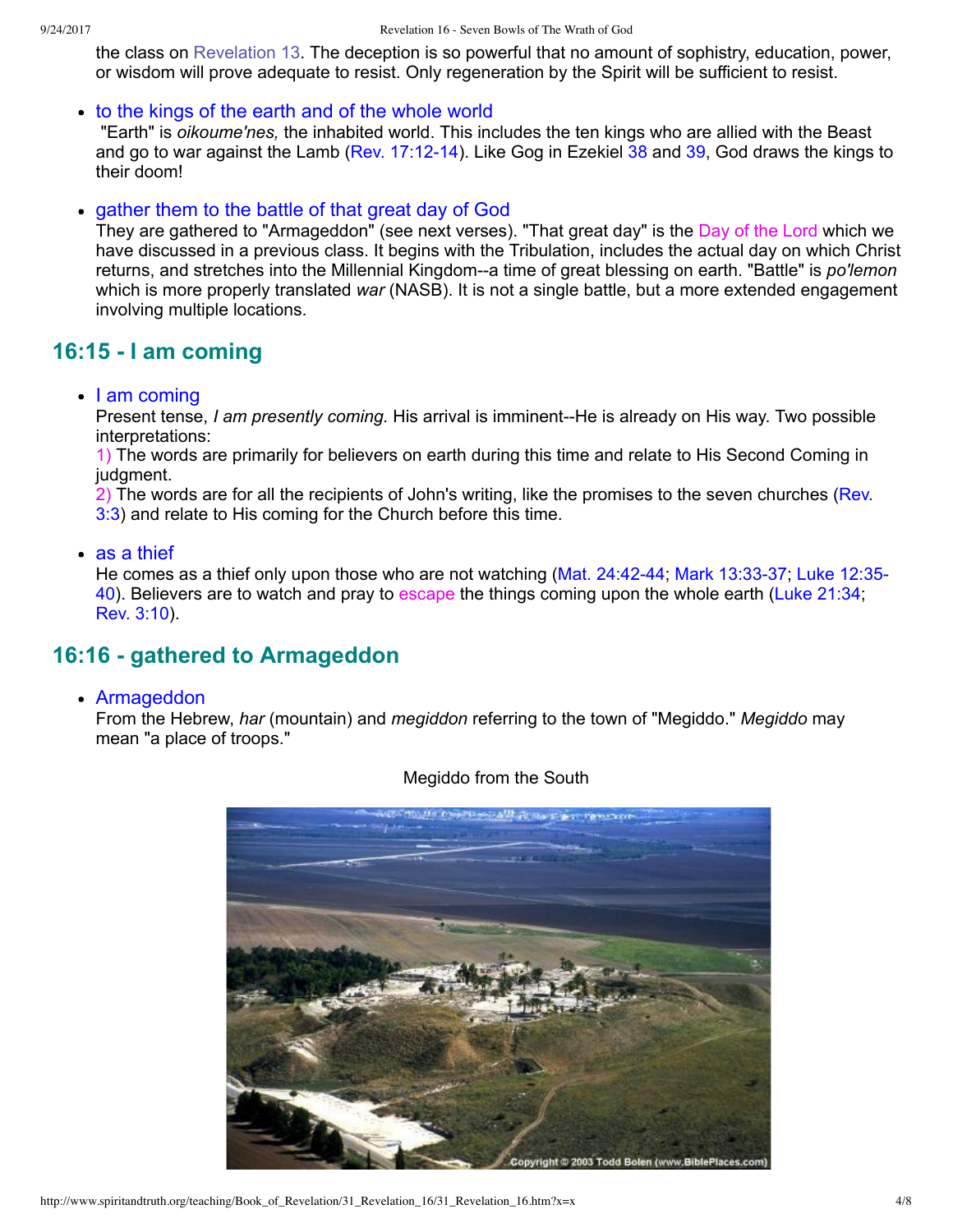Copyright © 2003-2004 [www.BiblePlaces.com](http://www.bibleplaces.com/). Used by permission.

## **16:16 Campaign of Armageddon**

- a campaign, not a single battle
	- A series of battles stretching over almost 200 miles [\(Rev. 14:20](http://www.spiritandtruth.org/bibles/nasb/b66c014.htm#Rev._C14V20)) involving:
	- 1) Edom/Bozrah (Isa. 34:1-10; 36:1-6).
	- 2) Jerusalem (Zec. 12:2-11; [14:2](http://www.spiritandtruth.org/bibles/nasb/b38c014.htm#Zec._C14V2)).
	- 3) Valley of Jehoshaphat ([Joel 3:2](http://www.spiritandtruth.org/bibles/nasb/b29c003.htm#Joel_C3V2), [12](http://www.spiritandtruth.org/bibles/nasb/b29c003.htm#Joel_C3V12)).
	- 4) Plain of Megiddo (Jezreel Valley)?
- judgment of man's rebellion

The nations have attempted to throw off God all through history, but at the end there will be a specific concerted effort [\(Ps. 2](http://www.spiritandtruth.org/bibles/nasb/b19c002.htm#Ps._C2V1)). God will "cleanse the planet" in preparation for the Millennial Kingdom to follow (Rev. 20:4-6). This includes judging the nations for their treatment of Israel and her Promised Land (Joel 3:2)!

### **16:16 Armageddon: Jezreel Valley**



Jezreel Valley

Copyright © 2003-2004 [www.BiblePlaces.com](http://www.bibleplaces.com/). Used by permission.

## **16:16 Armageddon: Sequence of Events**

The Campaign of Armageddon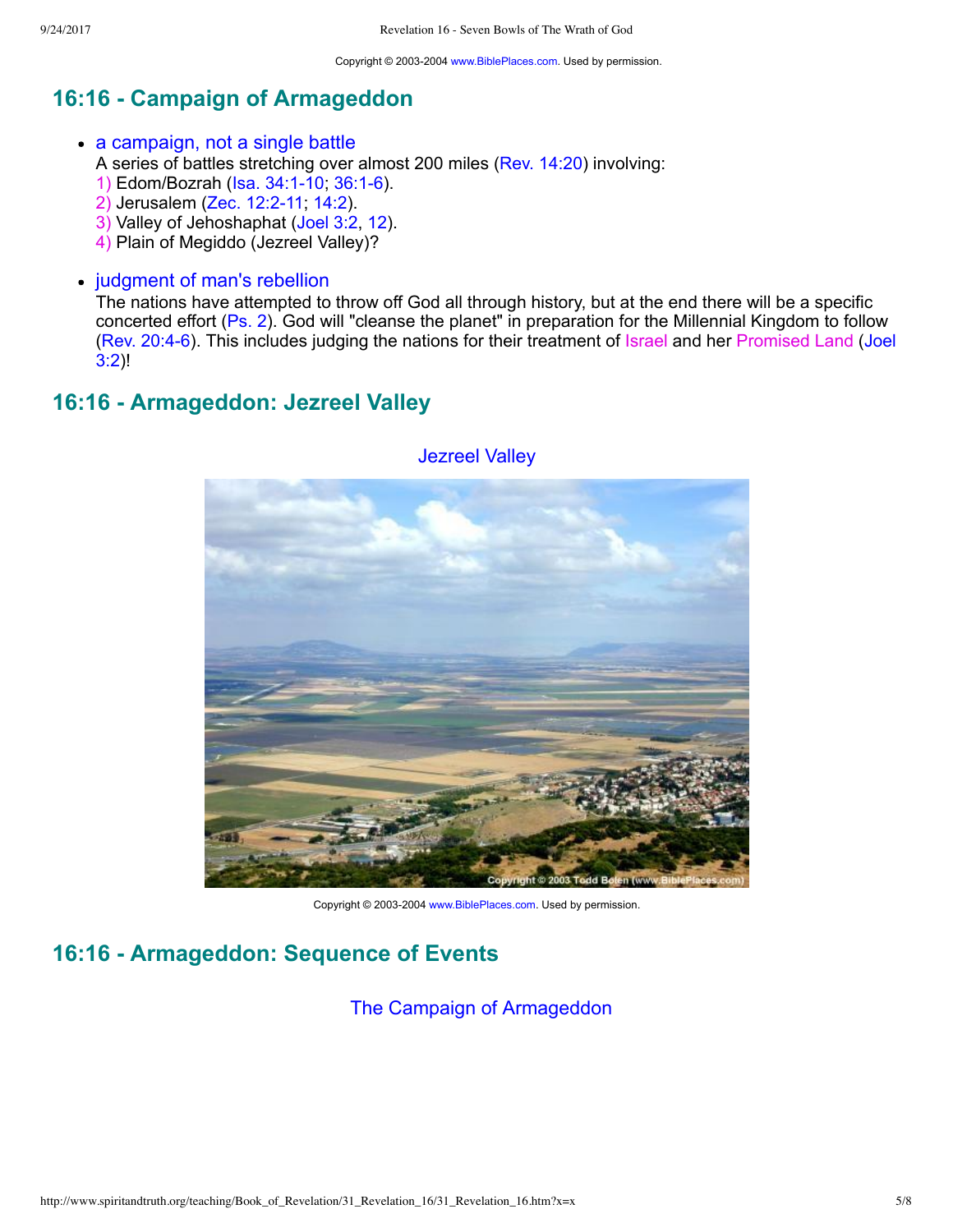

Copyright © 2003 Ariel Ministries [\(www.Ariel.org\)](http://www.ariel.org/), P.O. Box 3723, Tustin, CA 92781. Used by permission. [Fruchtenbaum, *Footsteps of Messiah*, 314.]

## **16:16 Armageddon: Judgment Passages**

### All Nations against Jerusalem

Isaiah describes a bloody slaughter involving *all nations* in Bozrah in the land of Edom (Isa. 34:1-10). Micah describes the threshing of the nations who are ignorant of what He is doing (Mic. 4:11-13). Zechariah describes Jerusalem as being a burdensome stone for *all nations* (Zec. 12:1-12). The Messiah shall arrive on the Mount of Olives with the saints and defend Jerusalem [\(Zec. 14:15](http://www.spiritandtruth.org/bibles/nasb/b38c014.htm#Zec._C14V1)).

### • Blood-Stained Garments

Isaiah saw God coming *from Bozrah in Edom* with blood-stained garments (Isa. 63:1-6 cf. [Gen. 49:11\)](http://www.spiritandtruth.org/bibles/nasb/b01c049.htm#Gen._C49V11). John will be shown the same event: the Second Coming of Messiah Jesus (Rev. 19:11-18).

## **16:17 the seventh bowl**

• into the air

This bowl brings about the Campaign of Armageddon--the previous bowl only brought about the gathering in preparation. Perhaps the air is the target because this judgment also overthrows Satan's throne, "the prince of the power of the air" ([Eph. 2:2](http://www.spiritandtruth.org/bibles/nasb/b49c002.htm#Eph._C2V2)). The judgments of the seventh bowl extend all the way to the Millennial Kingdom and include the binding of Satan (Rev. 20:1-3) and the emprisonment of demons in what was once Babylon ([Rev. 18:2\)](http://www.spiritandtruth.org/bibles/nasb/b66c018.htm#Rev._C18V2).

It is done!

[The voice must be that of God the Father since the Temple was closed during the bowl judgments \(Rev.](http://www.spiritandtruth.org/bibles/nasb/b66c015.htm#Rev._C15V8) 15:8). "In these seven plagues, the wrath of God is complete" ([Rev. 15:1](http://www.spiritandtruth.org/bibles/nasb/b66c015.htm#Rev._C15V1)).

## **16:18 a great earthquake**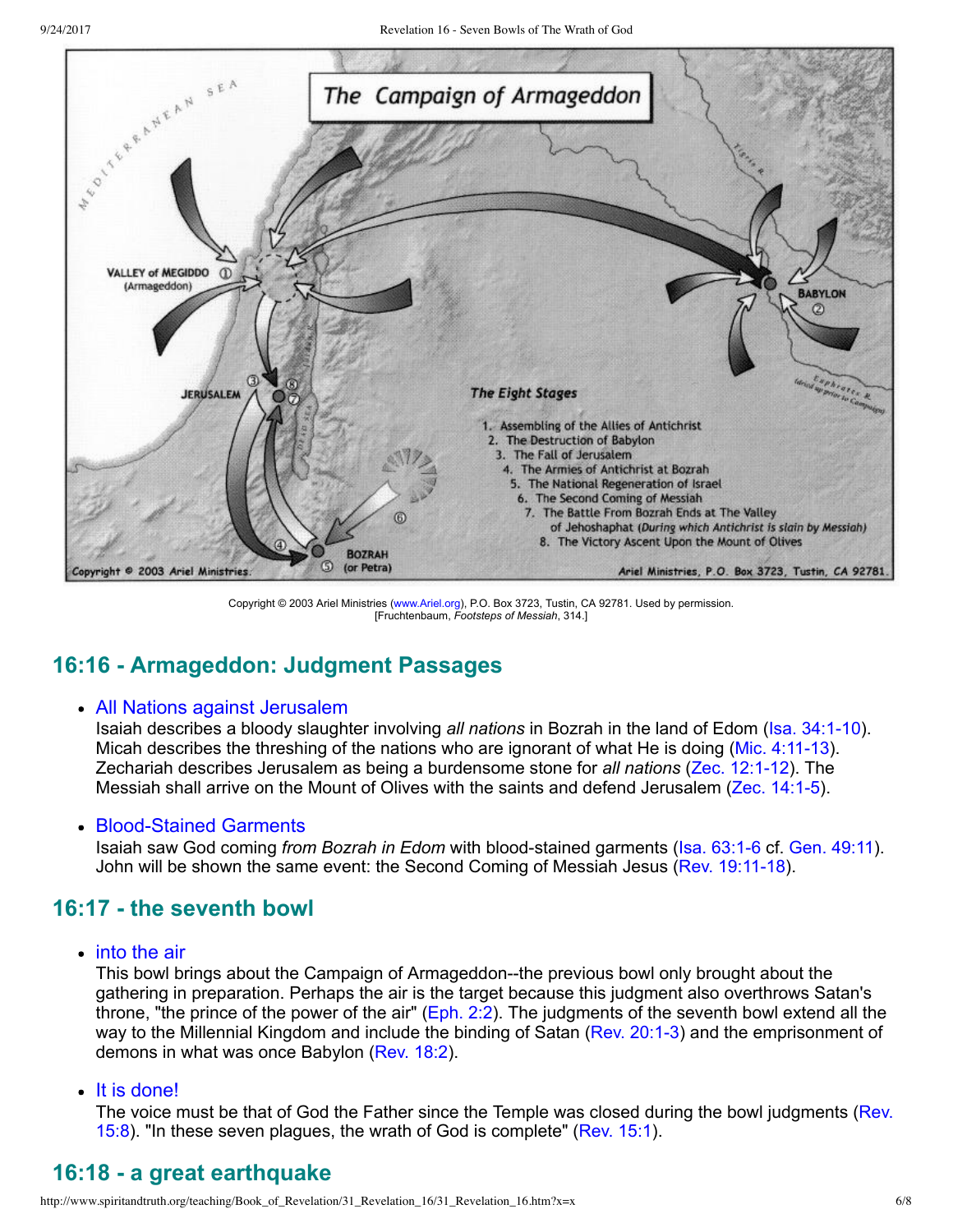• noises, thunderings, lightnings, earthquake

These manifestations of judgment point back to the opening scenes in the throne room in Revelation [4:5](http://www.spiritandtruth.org/bibles/nasb/b66c004.htm#Rev._C4V5). God has now delivered that which was threatening! Similar manifestations attended the angel of the altar's censer full of fire which was thrown to the earth [\(Rev. 8:5](http://www.spiritandtruth.org/bibles/nasb/b66c008.htm#Rev._C8V5)).

• as had not occurred since men were on the earth

[There have been many earthquakes associated with the Tribulation period \(Mat. 24:8; Rev. 6:12; Rev.](http://www.spiritandtruth.org/bibles/nasb/b66c008.htm#Rev._C8V7) 8:7-10; [Rev. 11:13](http://www.spiritandtruth.org/bibles/nasb/b66c011.htm#Rev._C11V13)), but this is the big GRAND DADDY! This is probably when Messiah steps on the Mount of Olives and Jerusalem's topography is altered [\(Zec. 14:4\)](http://www.spiritandtruth.org/bibles/nasb/b38c014.htm#Zec._C14V4).

### **16:19 cities fall**

• the great city was divided into three parts

Probably refers to Jerusalem. It is contrasted with the "cities of the nations (Gentiles)" and Babylon. Although used of Babylon, the phrase *great city* is also used of both Jerusalem [\(Rev. 11:8\)](http://www.spiritandtruth.org/bibles/nasb/b66c011.htm#Rev._C11V8) and the New Jerusalem [\(Rev. 21:10\)](http://www.spiritandtruth.org/bibles/nasb/b66c021.htm#Rev._C21V10). Babylon's destruction is no mere dividing, but a total devastation *never to be inhabited again!*

#### • all the cities of the nations fell

 "Nations" is *ethno'n* which is often translated "Gentiles." All other cities of the world are taken down by this earthquake! They supported the Harlot ([Rev. 17:13\)](http://www.spiritandtruth.org/bibles/nasb/b66c017.htm#Rev._C17V13) and now drink the "wine of the wrath of her fornication" from God's cup ([Rev. 14:8\)](http://www.spiritandtruth.org/bibles/nasb/b66c014.htm#Rev._C14V8).

#### great Babylon was remembered before God

The phrase *great Babylon* alludes to Nebuchadnezzar's boastful statement immediately before he was struck by God for *seven years* [\(Dan. 4:30\)](http://www.spiritandtruth.org/bibles/nasb/b27c004.htm#Dan._C4V30). Jerusalem is to be restored ([Isa. 62](http://www.spiritandtruth.org/bibles/nasb/b23c062.htm#Isa._C62V1)) and serve as the capital of the Millennial Kingdom, whereas Babylon is destined for permanent catastrophic destruction becoming a prison for unclean spirits (Isa. 13:21-22; [Rev. 18:2](http://www.spiritandtruth.org/bibles/nasb/b66c018.htm#Rev._C18V2)).

### **16:20 islands flee, mountains fall**

every island fled away and the mountains were not found

There will be massive loss of life during this seismic convulsion (Jer. 4:23-28) and a radical alteration of the geography of the earth  $(Ps. 46:1-6)$ .

• regeneration of the earth

Scripture records that there will be a "regeneration" *(palingenesi'a)*, an "again Genesis" *[\(Mat. 19:28](http://www.spiritandtruth.org/bibles/nasb/b40c019.htm#Mat._C19V28) cf.* [Isa. 65:1723\)](http://www.spiritandtruth.org/bibles/nasb/b23c065.htm#Isa._C65V17) before the Millennium. Jerusalem will be literally lifted up above the surrounding lands [\(Zec. 14:10](http://www.spiritandtruth.org/bibles/nasb/b38c014.htm#Zec._C14V10)) to form the mountain of the Lord's House [\(Isa. 2:2](http://www.spiritandtruth.org/bibles/nasb/b23c002.htm#Isa._C2V2); [27:13](http://www.spiritandtruth.org/bibles/nasb/b23c027.htm#Isa._C27V13); [30:29](http://www.spiritandtruth.org/bibles/nasb/b23c030.htm#Isa._C30V29); [56:7](http://www.spiritandtruth.org/bibles/nasb/b23c056.htm#Isa._C56V7); [Eze. 17:24;](http://www.spiritandtruth.org/bibles/nasb/b26c017.htm#Eze._C17V24) [20:40;](http://www.spiritandtruth.org/bibles/nasb/b26c020.htm#Eze._C20V40) [40:2](http://www.spiritandtruth.org/bibles/nasb/b26c040.htm#Eze._C40V2); [Mic. 4:1\)](http://www.spiritandtruth.org/bibles/nasb/b33c004.htm#Mic._C4V1).

### **16:21 great hail**

• great hail

Similar to the Egyptian plague (Ex. 9:23-25). God uses large hail in a similar way numerous times in history. For example, in the long day of Joshua ([Jos 10:11\)](http://www.spiritandtruth.org/bibles/nasb/b06c010.htm#Jos._C10V11) and in the overthrow of Gog who attacks Israel ([Eze. 38:22](http://www.spiritandtruth.org/bibles/nasb/b26c038.htm#Eze._C38V22)). This is the "treasury of hail which I have reserved for the time of trouble, for the day of battle and war" [\(Job 38:22](http://www.spiritandtruth.org/bibles/nasb/b18c038.htm#Job_C38V22)).

stoned by God

This hail, combined with the noises (or voices), lightnings, thunderings, and earthquake make up the same manifestations of judgment which we saw when the ark was revealed following the sounding of the seventh trumpet ([Rev. 11:19\)](http://www.spiritandtruth.org/bibles/nasb/b66c011.htm#Rev._C11V19). This is the "delivery" of the judgment which was initiated in response to the "testimony" which resides in the ark: the Ten Commandments. The earth-dwellers are now stoned for blasphemy  $($ Lev. 24:14-16 $)$ .